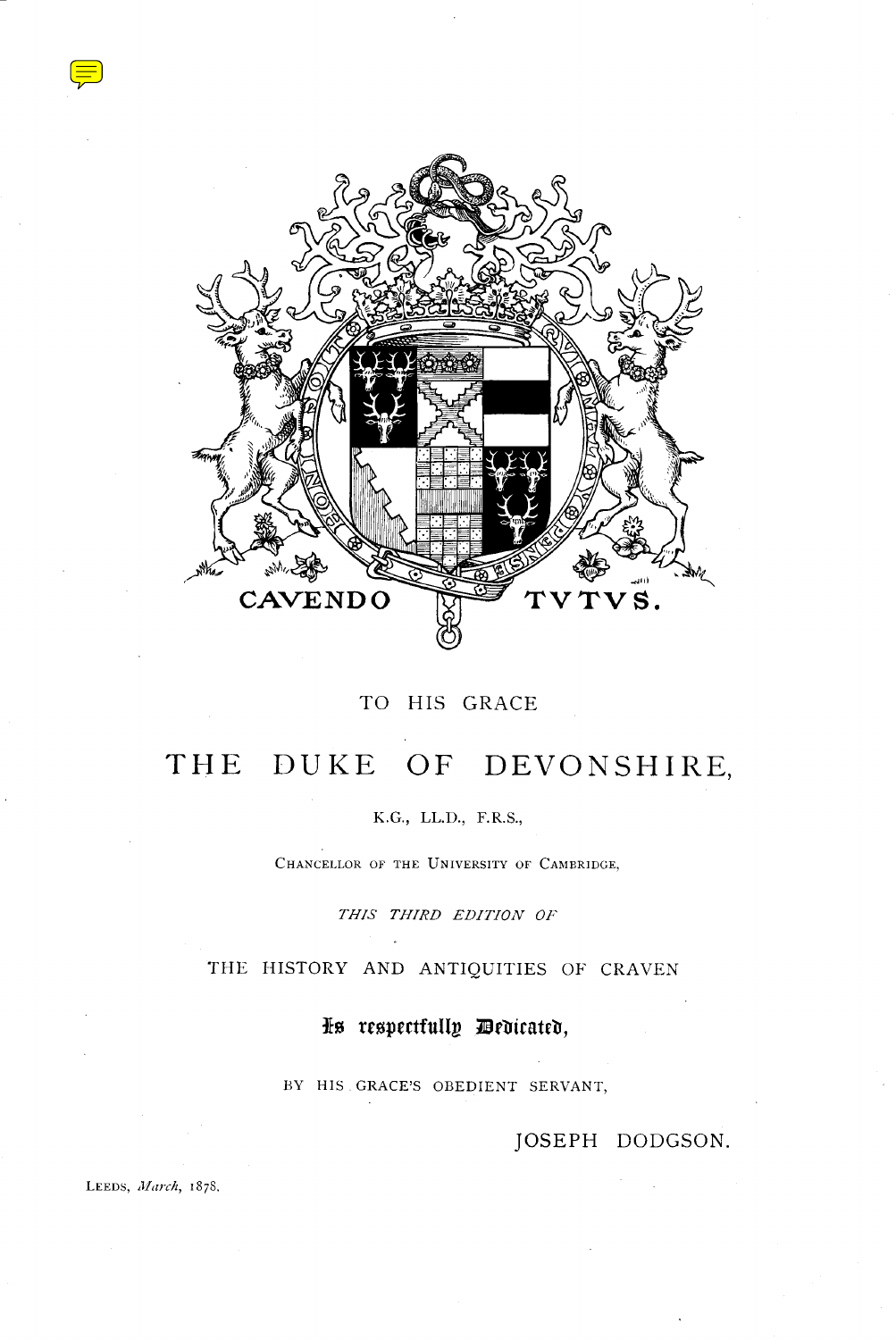# PREFACE TO THE FIRST EDITION<sup>\*</sup>  $\sqrt{\frac{1}{n}}$  PREFA

HE following Advertisement. is intended by the Author to discharge a duty while it will gratify his own feelings.

Topographers have often complained, and not without reason, h that their applications for assistance and information were either repelled with rudeness, or received with neglect. From both these mortifications the writer of the History of Craven has been exempted.

In many instances the most valuable and original materials have been confided to him without application ; in no one instance have they been withheld when asked for.

The greater part of the Author's obligations would have been acknowledged in a more conspicuous manner had not a circumstance happened, which was incapable of being remedied before it came to his knowledge.

The aquatinta engravings occupy so large a space upon a page limited by the size of the volume, as to allow of no inscriptions besides a simple title. This, when discovered, was a matter of sincere regret, as it laid the author under the necessity of withholding dedications on the other engravings, to avoid the appearance of partiality in the manner of expressing his gratitude.

 $[$ <sup>\*</sup> The original prospectus was as follows :—

<u>g . v .</u>

 

74

 $\cup$   $\alpha$ 

Prospectus of a HISTORY of the DEANERY of CRAVEN and WAPONTAKE of STAINCLIFFE, in the County of York, in six books, intended as a continuation of the History of Whalley, by THOMAS DUNHAM WHITAKER, L.L.D., F.S.A.

The Introduction will contain a general outline of the subject, together with Remarks on the Soil, Climate, Mineralogy, and Scenery of the Country.

Boox 1st will consist of the British and Roman Antiquities of Craven, particularly the Station of Olicana, and other Encampments, a Roman Villa, Roads, &c. together with the Discoveries belonging to these periods, which at different times, have been made within that District.

BOOK 2nd will embrace Monastic Antiquities, including an ample account of the Monasteries of Salley and Bernoldswick (i.e. Kirkstall) and the Priory of Bolton. Observations on the Monastic Life and Manners, the State .of Religion in the Twelfth and Thirteenth Centuries, &c . Several interesting Epistles and other Remains of the Abbots of Kirkstall and Salley, hitherto unpublished. Also many Original Epistles, and other Curious Particulars of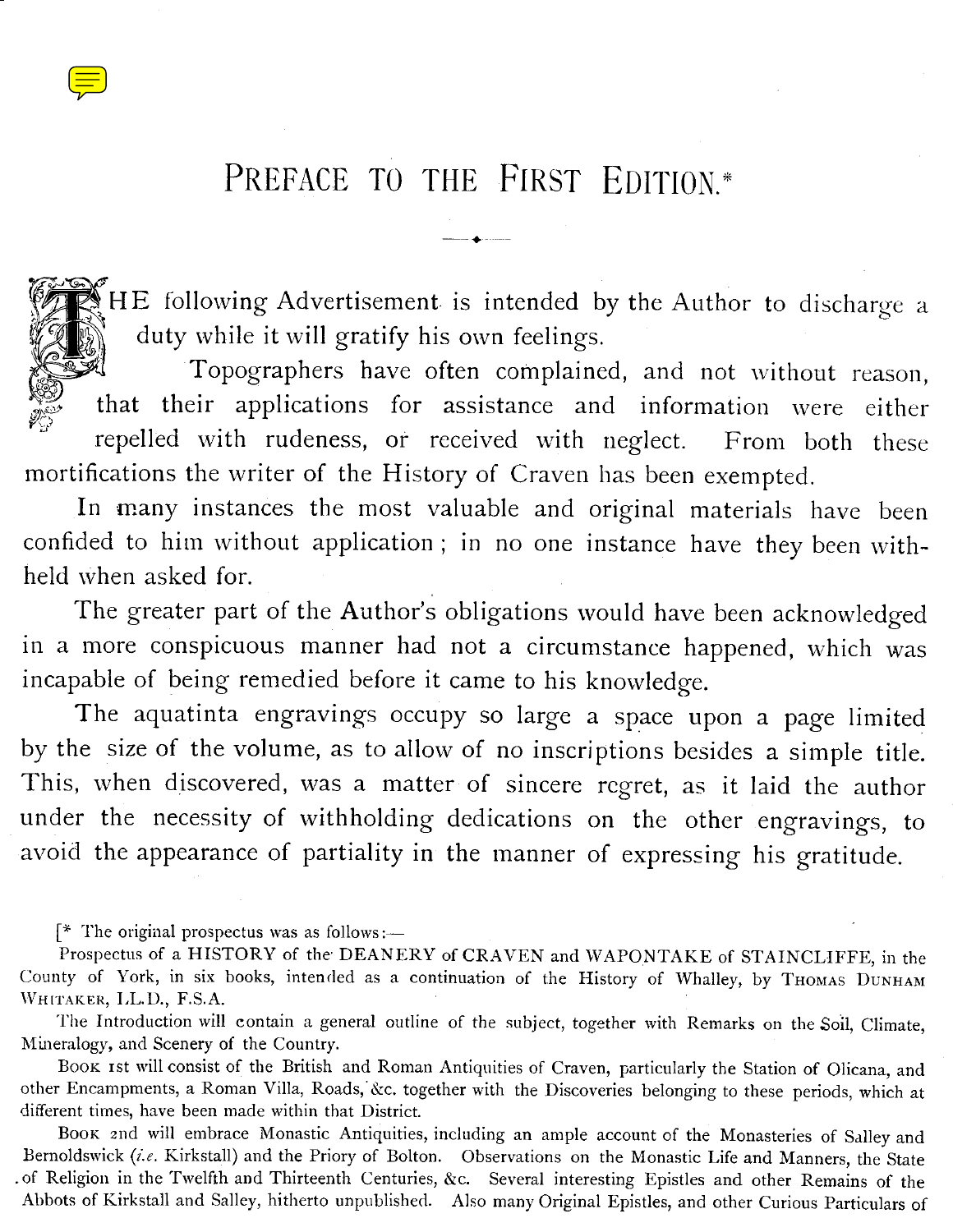## PREFACE.

It only remains for him, therefore, to discharge that multiplied debt in the best way that he is able.

To His Grace the Duke of Devonshire, he desires to present his humble acknowledgments for two engravings, one of the great family portrait of the Cliffords, and another of Bolton Priory; as also for access to the Compotus of that house, and other evidences in the highest degree curious and important. At the same time it becomes him to state that these distinguished favours were procured by the intervention of John Heaton, Esq., his Grace's principal agent.

In the next place he is indebted to Thomas and John Heelis, Esqs., agents of the Earl of Thanet, for their permission to open the Muniment Room at Skipton Castle, and to consult what yet remains of its once valuable contents.

The Right Honourable Lord Ribblesdale has munificently contributed no less than seven plates, of which the armorial engraving was drawn by the Honourable Thomas Lister, together with a fund of original information relating to his own and the Lambert family, as well as the parishes of Gisburne and Kirkby Malghdale. On this part of his subject the author has scarcely words to do justice to his own feelings.

The Rev. Dr. Collins, besides much assistance in searching for, arranging,

the first Abbots of Whalley, from a MS. communicated to the author since the publication of the history of that parish.

Boox 3rd will give a General Survey of the state of Property in Craven from the aera of Domesday Book, together with an account of the Origin, Descents, and final Union of the two great Fees of Percy and Clifford, intended as an introduction to the three following books .

BOOK 4th.-RIBBLESDALE, or a Survey of the respective Parishes in Craven contiguous to the Ribble, including an account of the ancient and present state of the several Churches, their Dedications, Endowments, Appropriations, Monumental Inscriptions, Incumbents, Patrons, Testamentary Burials, &c ., from very early times ; as also the several Manors and their Descents, Pedigrees of the principal Families, whether existing or extinct, state of their Mansions, Armorial Bearings, &c.

BOOK 5th.-AREDALE, containing in addition to the particulars enumerated above, an Account of the Castle and Honour of Skipton nearly from the Conquest to the present time, together with Memoirs of the noble Families of Romilly, Albemarle, and Clifford. This book will also contain an Investigation of the Sources of the Are and a Description of the Romantic Environs of Malham.

BOOK 6th.-WHARFDALE, containing a similar Survey to the two former; and in addition, a particular Representation of the Scenery of Bolton, Barden, Kilnsey, and the whole course of the River Wharf, upwards to its source. The collections for this work in general, and particularly for the Monastic part, have been made from personal observation, and, with a few exceptions, from original or at least from MSS . authorities .

The whole will be comprised in one volume, large quarto, illustrated with numerous engravings. Price to Subscribers,  $\xi$ 2 2s. Subscriptions received by Mr. HATCHARD, No. 190, Piccadilly; Mr. EDWARDS, Pall Mall, and Messrs. EDWARDS, Halifax, Yorkshire.

This prospectus was issued towards the end of the year 1802, but in writing the work the design was not entirely carried out as projected, as it was made to follow the more usual plan of a topographical and not of an historical arrangement.]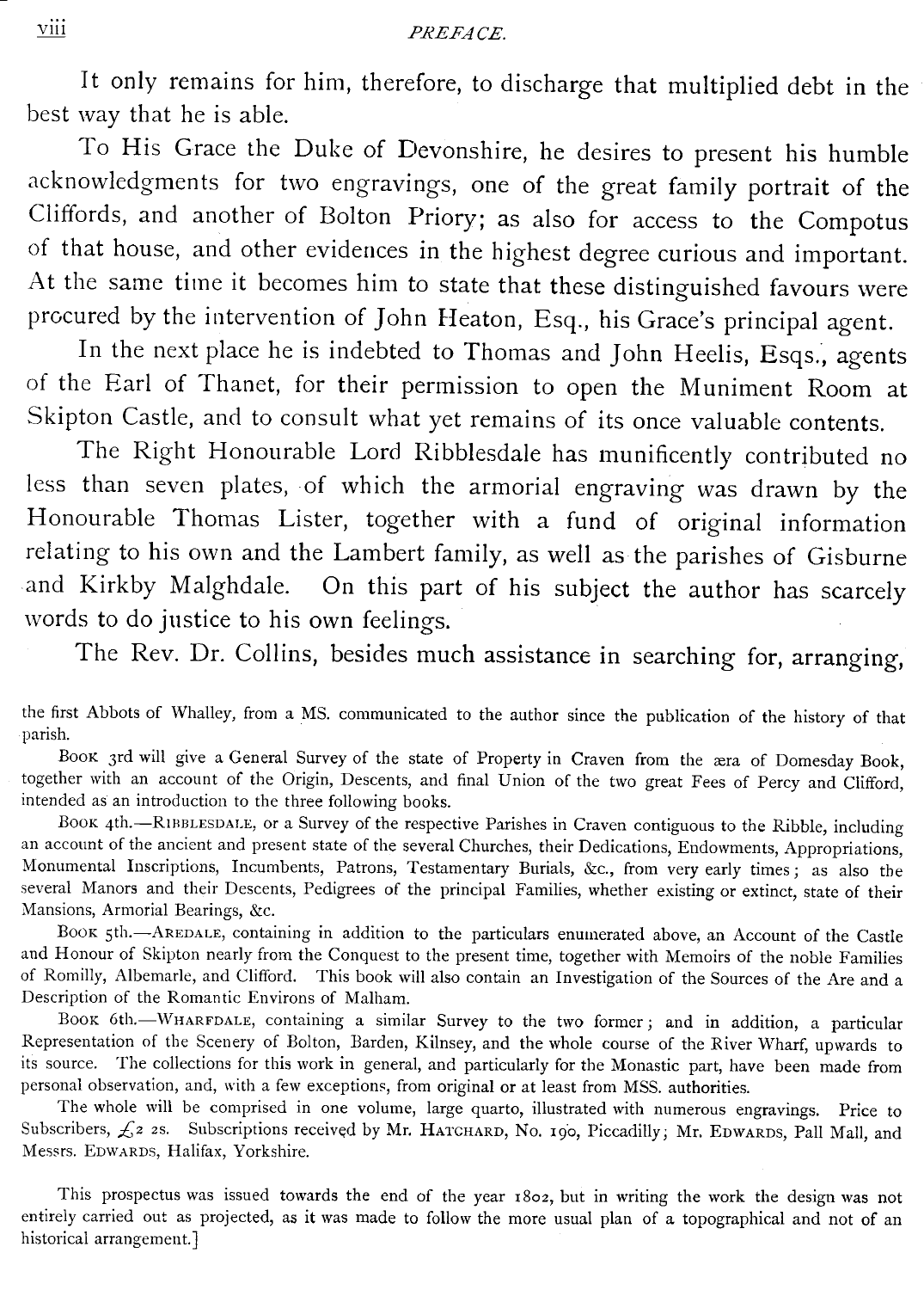and abstracting the<br>engraving of the Ease and abstracting the last-mentioned evidences, obligingly presents the coloured engraving of the East Window of Gisburn Church.

Stephen Tempest, of Broughton, Esq., besides having afforded unlimited access to his family papers, generously dedicates to the work views of Bracewell and Broughton, both of which, but particularly the former, do great credit to the graver of Mr. Basire.

James Hamerton, Esq., contributes two plates, one of Hellifield Peel, the other of Sallay Abbey, with which his family were long and intimately connected.

Pudsay Dawson, Esq., is entitled to the author's best acknowledgments for three curious engravings relating to the antiquities of his family at Bolton, and for the use of many curious charters and other evidences.

To the Reverend William Roundell he is indebted for a view of Gledstone House; and to Danson Richardson Currer, Esq., his son, for an engraving of two charters of high antiquity, belonging to Embsay and Bolton Priory, of which the originals are in his possession.

But these are trifling benefits when compared with a third, without which the present work, if it had ever been undertaken, could scarcely have been completed. These gentlemen have liberally entrusted to the author's custody the entire collections of John Richardson Currer, Esq., an immense mass of evidence, out of which the laborious compiler, had he not been prevented by death, projected to digest and complete a History of Craven.

This communication, however valuable on other accounts, was chiefly so because the pedigrees of almost all the families in the district were completed down to the year 1773; by which means the dullest and most irksome part of a topographer's labour was spared to the publisher.

In the same collection were transcripts of Dodsworth's invaluable fragments relating to Craven, and some excellent papers by the late J. C. Brooke, Esq., Somerset Herald, whose untimely end will long be deplored by every lover of English Antiquities.

But he must not take leave of this accomplished family without the grateful remembrance of a lady and friend, whom abundant leisure and extensive knowledge have enabled to procure more information than any other person on the subject of this work, and whose good wishes for its success have allowed her to withhold no efforts which could promote it. This benefactress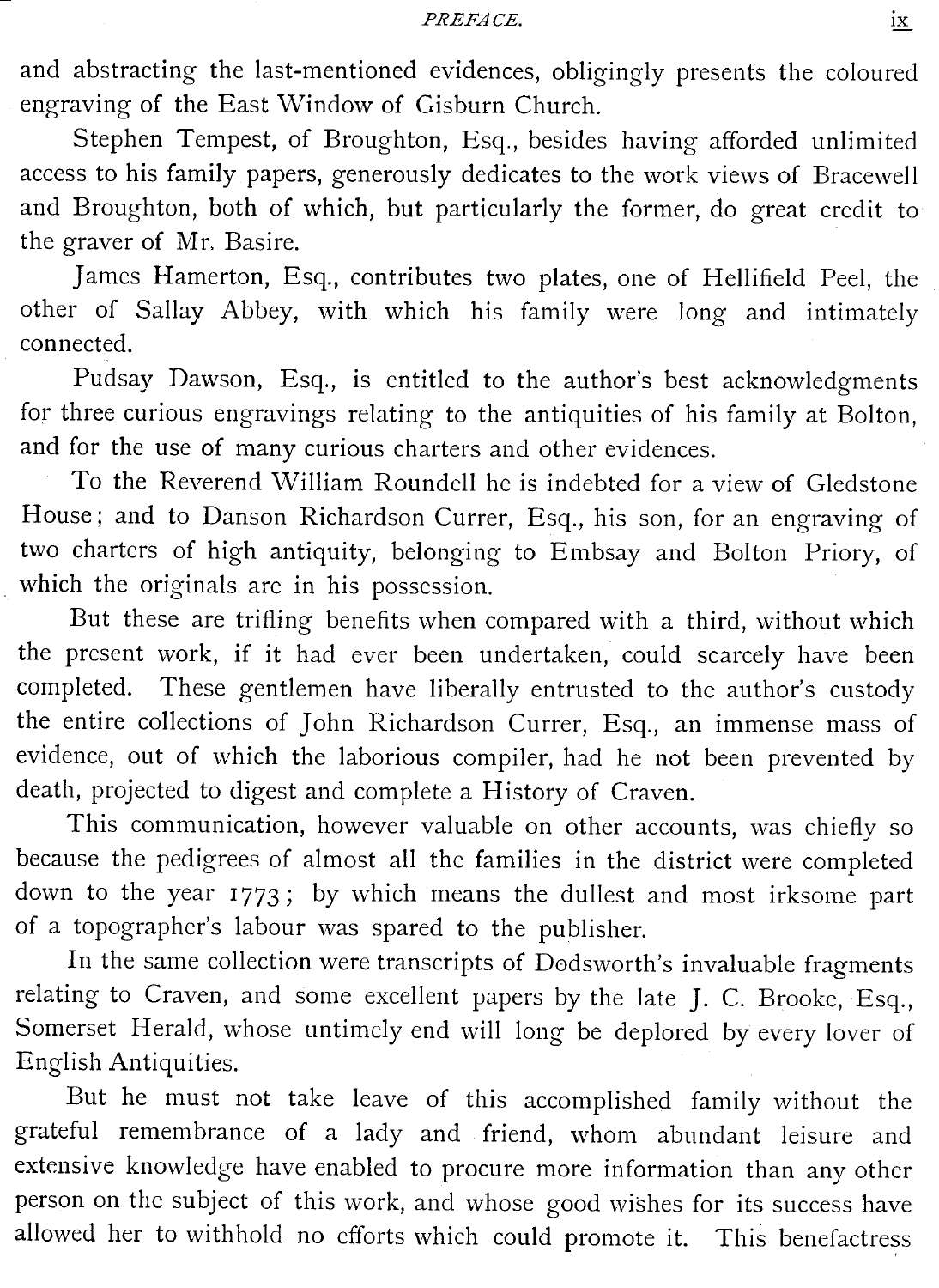is Mrs. Dorothy Richardson. The public, as well as the author, are indebted to the Reverend J. Griffith, A.M., Fellow of University College, Oxford, for the beautiful drawings of Kirkstall, Bolton Priory, Barden, Skipton, Kilnsey, Gordale, and Malham, to which, as well as to those contributed by Lord Ribblesdale, the ingenious Mr . Alken has done ample justice .

The like acknowledgment is due to Mr. Fryer, a rising artist of Knaresborough, of whom it is sufficient praise to say that he drew the wild cattle at Gisburne Park. His highly-esteemed friend the Reverend William Carr, B.D., Minister of Bolton Abbey, and late Fellow of Magdalen College, Oxford, as he first suggested the idea of the present work, has continued to urge it on through every part of its progress with a zeal and activity which merit his warmest thanks.

The Rev. Thomas Sheepshanks, A.M ., late Fellow of St. John's College, Cambridge, and Rector of Wimpole in that county, contributes the plate of Kilnsay and one view of Bolton, in order to commemorate an uninterrupted friendship of thirty years between the author and himself, which commenced at his native village of Linton. From the same friend he received many hints for the account of ancient manners in that neighbourhood.

Richard Heber, of Marton, Esq., a name familiar to every scholar, has obligingly communicated all that was of importance in the evidences of his family, together with a 'plate of Marton Hall ; and his brother, Thomas Heber, Esq., of Brazennose College, Oxford, has kindly transcribed several curious particulars from the MSS. of Dodsworth and Ashmole. It is not the least useful or pleasing circumstance attending such undertakings that they introduce their author to the acquaintance of men whose virtues and accomplishments he could otherwise have known only through the medium of general reputation.

The Townley MSS.\* have continued to pour out their inexhaustible stores on every part of the present subject ; and the papers of the Assheton family

x  $\overline{a}$ 

<sup>\*</sup> Here let me for a moment, and in my own person, give way to feelings which will not easily be suppressed . My last research in that library, where I had spent so many happy hours, was in company with its late excellent and accomplished owner. So completely at that time did the vigour of his understanding and the vivacity of his spirits appear to buoy up a sinking constitution, that I little foresaw how soon I should be called to attend his remains to the tomb of his ancestors . A monument is preparing to his memory, which I doubt not will be worthy of his taste and virtues ; but the best monument of Mr . Townley will be fixed in the hearts of those who knew him. " Non quod intercedendum putem imaginibus quae marmore finguntur, sed ut vultus hominum, ita simulacra vultûs fluxa aç fragilia sunt, forma mentis æterna, quam tenere et exprimere non per alienam materiam et artem, sed tuis ipse moribus possis."-Tacitus.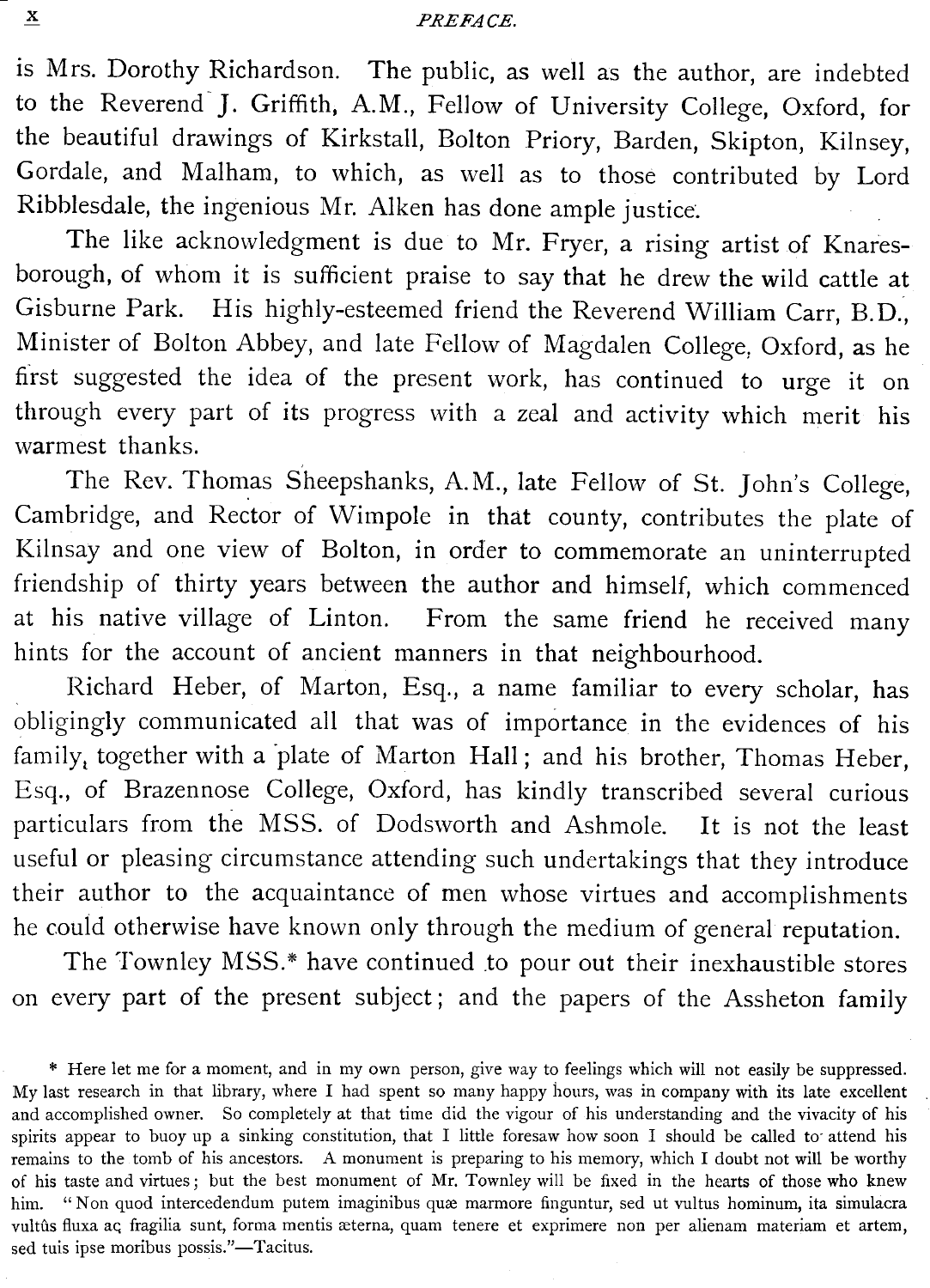PREFACE.

at Whalley Abbey,<br>kindness of John<br>much valuable info at Whalley Abbey, the inspection of which was once more obtained by the kindness of John Addison, Esq., principal agent to Lady Howe, afforded much valuable information relating to Sallay Abbey and Malham.

Samuel Hailstone, Esq., of Bradford, contributes the accurate and elegant catalogue of Craven plants, a favour which is enhanced by having proceeded from a stranger, prompted by that general benevolence which men of letters always owe, not always display, to each other.

Those readers who are acquainted with the Craven churches need not be apprised that this work is far from containing a complete collection of epitaphs. The author, indeed, would have had the countenance of some of his predecessors had he opened a correspondence with sextons and parish clerks for an entire assortment of those wares. But from such undistinguishing accumulations of sepulchral trash, indolence, economy, and taste alike revolted . Many inscriptions, therefore, are omitted,

> " Which, though neither rare Nor ancient, will be so, preserved with care."

These are consigned to some future topographer, who, at the distance, perhaps, of two centuries, viewing the pigmies of the last generation through the mists of antiquity, may behold them dilated into giants of wisdom and virtue. Distance and indistinctness are great sources of the sublime.

But to be serious-modern epitaphs offend alike against piety, simplicity, and truth. This species of composition in England has at different times put on the form of a prayer, a psalm,\* an epigram, and a history,† specimens of all which will appear in the following work .

It is now for the most part become a tumid and undistinguishing panegyric -Incredulus odi.

It may perhaps be matter of complaint that in the ensuing work so little is copied from printed books (even from books scarce and expensive as the " Monasticon"); but the truth is that, instead of beating out and moulding anew the precious metals of antiquity which had already passed the furnace of older writers, the author deemed himself much better employed (at least

<sup>\*</sup> See the Sternholdian epitaph of Sir Ingram Clifford .

t Lady Pembroke's long epitaphs, but especially the Duchess of Norfolk's at Mitton, for which see the " History of Whalley."